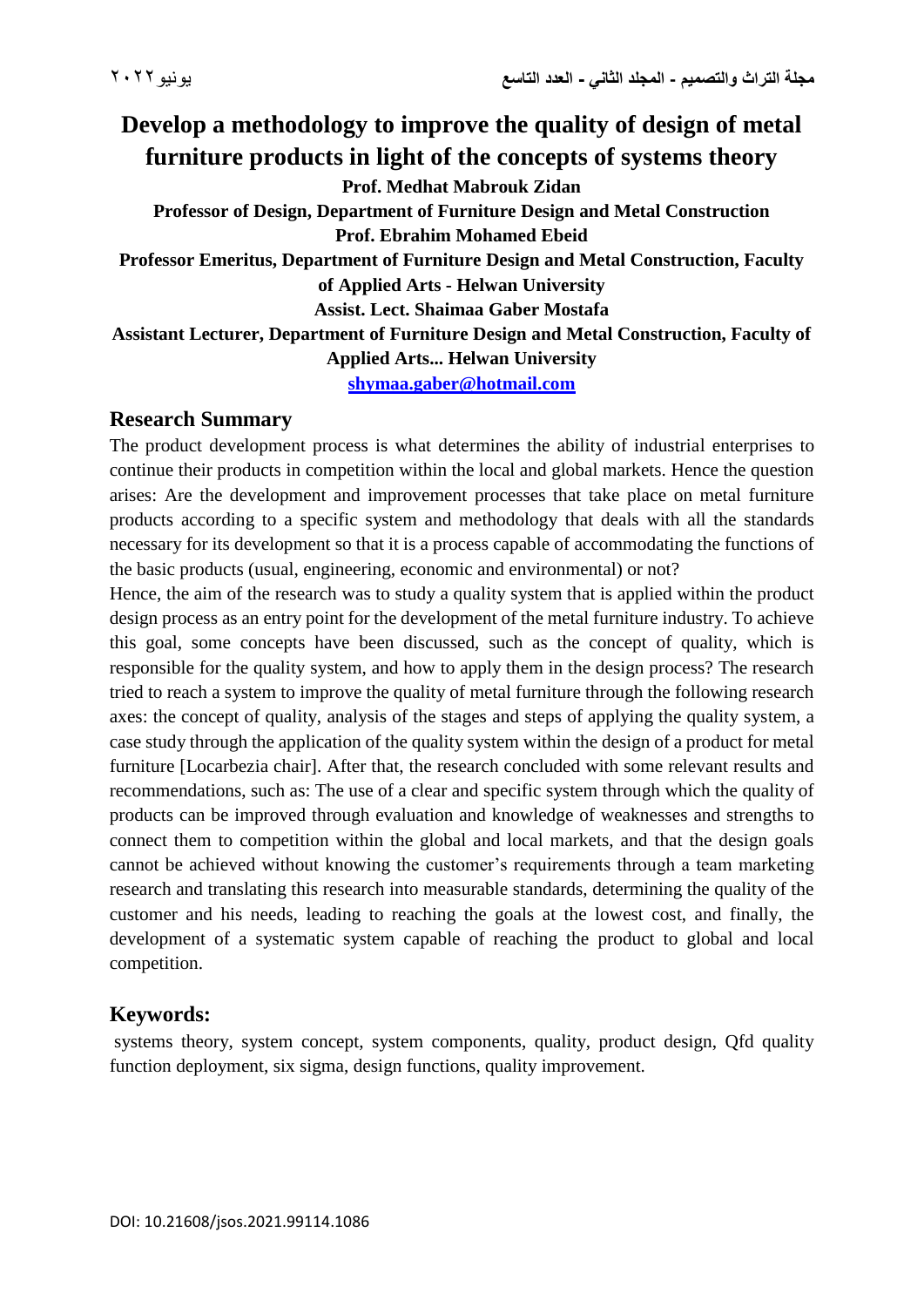# **Introduction:**

The product development process is one of the processes that determine the ability of industrial enterprises' products to continue and compete. Product development requires an integration between the scientific foundations in manufacturing and technology and the product design process according to its basic functions through a specific measurable system. The product development process is linked to advanced systems in design, product planning and improvement. It also helps the designer to be creative in inventing new ideas for development, but are the processes of development and improvement carried out according to a scientific methodology that takes into account all the determinants associated with development? Hence, this was the beginning of this research to reach a systematic approach that deals with the basic determinants of developing a metal furniture product so that it is a continuous process capable of accommodating the usage, engineering, economic and environmental variables.

### **Research Problem:**

The research problem is illustrated by the lack of a clear system (system) to develop the process of designing metal furniture products, which occupies a great position in the local and global markets.

### **Research Objective:**

The research aims to apply a systematic, organized and practical system to design the metal furniture product in a way that can put the product in competition and to lead.

#### **Research hypotheses:**

The research assumes that taking into account all customer requirements during the process of designing a metal furniture product achieves the systematic system for developing the metal furniture industry in a way that accommodates local and global variables.

#### **Research Methodology:**

The study in this research follows the descriptive analytical method.

#### **Research Axes:**

#### **The study focuses on the following themes:**

The first axis: the concept of quality, the goal of quality, the dissemination of the quality function Qfd, and the 6 Sigma system and their application in the quality system.

The second axis: ways to improve the quality of metal furniture.

 The third axis: a case study: applying the quality system approach within the design of a metal furniture product.

# **Research findings and recommendations:**

The search results can be summarized as follows:

1. The use of the quality system is considered a systematic entry point for the development of metal furniture products.